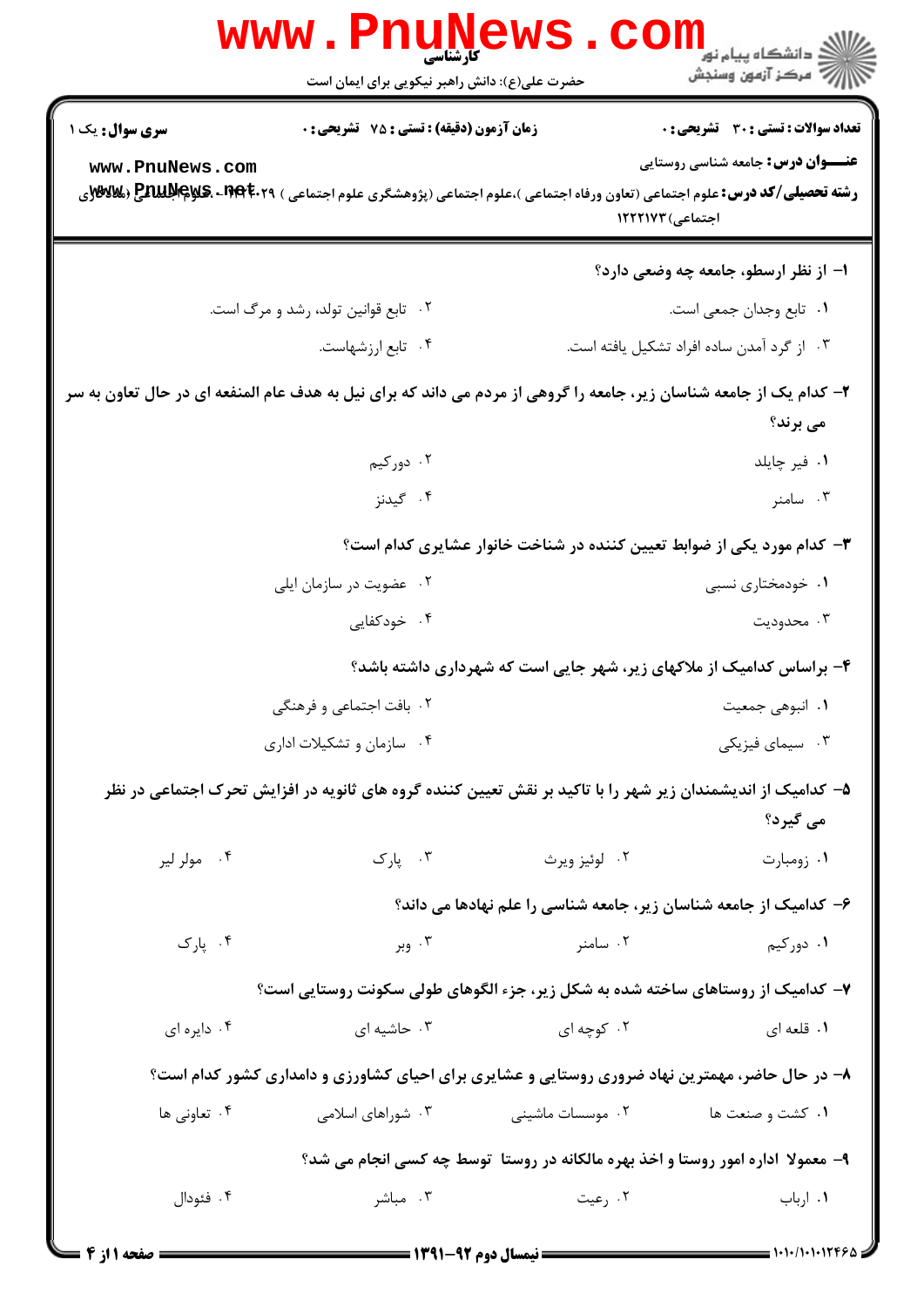|                                                                                                  | <b>www.Pnunews</b><br>حضرت علی(ع): دانش راهبر نیکویی برای ایمان است                                                                            |                                                                                |                                                              |  |
|--------------------------------------------------------------------------------------------------|------------------------------------------------------------------------------------------------------------------------------------------------|--------------------------------------------------------------------------------|--------------------------------------------------------------|--|
| <b>سری سوال : ۱ یک</b>                                                                           | زمان آزمون (دقیقه) : تستی : 75 ٪ تشریحی : 0                                                                                                    |                                                                                | <b>تعداد سوالات : تستی : 30 ٪ تشریحی : 0</b>                 |  |
| www.PnuNews.com                                                                                  | <b>رشته تحصیلی/کد درس:</b> علوم اجتماعی (تعاون ورفاه اجتماعی )،علوم اجتماعی (پژوهشگری علوم اجتماعی ) <b>۳۹۴۰۲۹× EnuP (Ww</b> y، و <b>Wwy</b> ، |                                                                                | <b>عنـــوان درس:</b> جامعه شناسی روستایی<br>اجتماعی) ۱۲۲۲۱۷۳ |  |
|                                                                                                  |                                                                                                                                                | ∙ا− خوش نشینان روستایی به چه گروهی از روستائیان اطلاق می شود؟                  |                                                              |  |
|                                                                                                  | ۰۲ بي زمين ها و فقرا                                                                                                                           |                                                                                | ۰۱ خوانین و مالکان                                           |  |
|                                                                                                  | ۰۴ مغازه داران و نسق داران                                                                                                                     |                                                                                | ۰۳ رعیتهای خرده مالک                                         |  |
|                                                                                                  | 1۱- به گروهی از روستاییان که عوامل منقول تولید زراعی سنتی( نیروی شخم، بذر، و …) روستا را در اختیار داشتند و                                    | سرپرستی کشت و زرع و امور تولید را انجام می دادند چه می گفتند؟                  |                                                              |  |
| ۰۴ گاوبندان                                                                                      | ۰۳ خوش نشین                                                                                                                                    | ۰۲ بیکاره                                                                      | ۰۱ کارگران روستایی                                           |  |
| ۱۲– در دوره پیش از اصلاحات ارضی،گاوبندان و ریش سفیدان جزء کدام اقشار طبقات سنتی روستاییان بودند؟ |                                                                                                                                                |                                                                                |                                                              |  |
| ۰۴ اقشار پایین پایین                                                                             | ۰۳ اقشار پایین                                                                                                                                 | ۰۲ اقشار متوسط                                                                 | ۰۱ اقشار بالا                                                |  |
|                                                                                                  | ۱۳- نخستین وجه امتیازی که خانواده روستایی را از خانواده های شهری جدا می کند کدام است؟                                                          |                                                                                |                                                              |  |
| ۰۴ ارزشهای اجتماعی                                                                               | ۰۳ کارکرد خانواده                                                                                                                              | ۲. نوع خانواده                                                                 | ٠١. بعد خانواده                                              |  |
|                                                                                                  |                                                                                                                                                | ۱۴– کدام نوع زمینها، در طول تاریخ ایران در مالکیت دولتی یا دیوانی قرار داشتند؟ |                                                              |  |
| ۰۴ املاک خرده مالکان                                                                             |                                                                                                                                                |                                                                                |                                                              |  |
|                                                                                                  | ۱۵- کدام یک از موارد زیر از روی درصد ازدواج کرده ها در گروه سنی ۴۵-۴۹ برای زن و مرد محاسبه می شود؟                                             |                                                                                |                                                              |  |
| ۰۴ عمومیت طلاق                                                                                   | ۰۳ ازدواج پیشرس                                                                                                                                | ۰۲ عمومیت ازدواج                                                               | ۰۱ سرعت ازدواج                                               |  |
|                                                                                                  |                                                                                                                                                | ۱۶– ازدواج های همخون در میان ---------- بیشتر از ------------ است.             |                                                              |  |
|                                                                                                  | ٠٢ روستاييان-عشاير                                                                                                                             |                                                                                | ٠١ شهرنشينان - روستاييان                                     |  |
|                                                                                                  | ۰۴ شهرنشینان- عشایر                                                                                                                            |                                                                                | ۰۳ عشاير- روستاييان                                          |  |
|                                                                                                  |                                                                                                                                                | ۱۷– کدامیک از جامعه شناسان زیر جامعه را به دو گونه سنتی و صنعتی تقسیم می کند؟  |                                                              |  |
| ۰۴ رد فیلد                                                                                       | تونيس $\cdot$ ۳                                                                                                                                | ۰۲ دورکیم                                                                      | ۰۱ روستو                                                     |  |
|                                                                                                  | ۱۸- مفهوم محافظه کاری به عنوان یکی از ویژگی های جامعه سنتی و روستایی، کدام گزینه است؟                                                          |                                                                                |                                                              |  |
|                                                                                                  |                                                                                                                                                |                                                                                | ۰۱ مقابله با هر گونه پیشرفت و گرایش به تغییرات سریع          |  |
|                                                                                                  |                                                                                                                                                |                                                                                | ۰۲ سکون و بی تحولی در جامعه و انقلاب دفعتی                   |  |
| ۰۳ حفظ هر آنچه از گذشته به ارث باقی مانده است                                                    |                                                                                                                                                |                                                                                |                                                              |  |
|                                                                                                  |                                                                                                                                                |                                                                                | ۰۴ حفظ آداب و رسوم و محدودیت و رکود                          |  |
| = صفحه 12; 4 =                                                                                   |                                                                                                                                                |                                                                                |                                                              |  |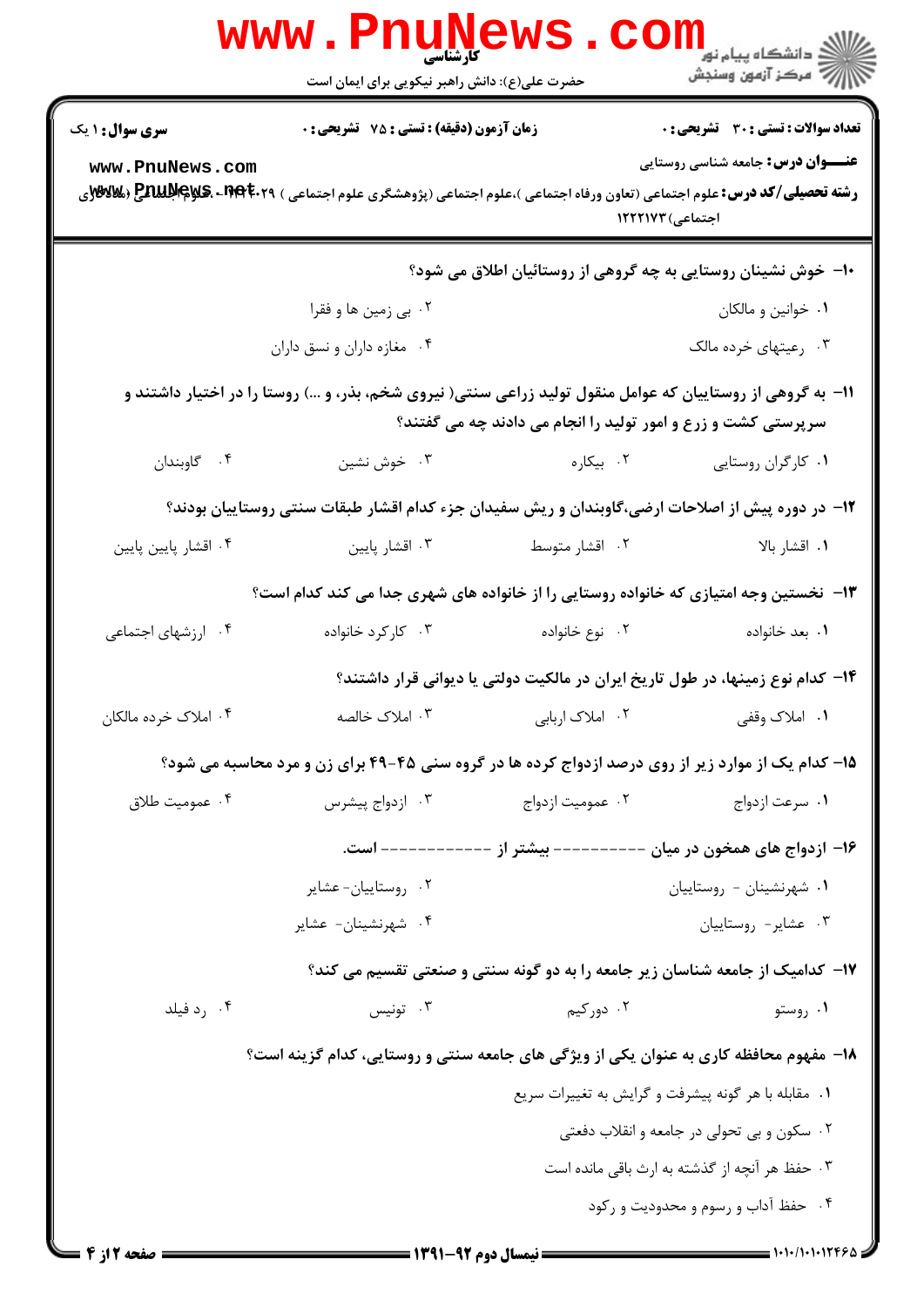| <b>WWW</b>                                | <b>15 میلیا</b><br>کارشناسی<br>حضرت علی(ع): دانش راهبر نیکویی برای ایمان است                                                                                                             |                                                               | ڪ دانشڪاه پيا <sub>م</sub> نور<br>ا∛ مرڪز آزمون وسنڊش                                    |
|-------------------------------------------|------------------------------------------------------------------------------------------------------------------------------------------------------------------------------------------|---------------------------------------------------------------|------------------------------------------------------------------------------------------|
| <b>سری سوال : ۱ یک</b><br>www.PnuNews.com | <b>زمان آزمون (دقیقه) : تستی : 75 تشریحی : 0</b><br><b>رشته تحصیلی/کد درس:</b> علوم اجتماعی (تعاون ورفاه اجتماعی )،علوم اجتماعی (پژوهشگری علوم اجتماعی ) <b>۲۹۴۴۰۲۹ ERUU PIR (%W</b> و%W | اجتماعی) ۱۲۲۲۱۷۳                                              | <b>تعداد سوالات : تستی : 30 ٪ تشریحی : 0</b><br><b>عنـــوان درس:</b> جامعه شناسی روستایی |
|                                           | ۰۲ فصلی – اضطراری – تحمیلی                                                                                                                                                               |                                                               | 1۹– كدام گزينه، بيانگر انواع مهاجرت از نظر زمان است؟<br>۰۱ تحمیلی – فصلی – دایمی         |
| ۰۴ موقت – فصلی – دایمی                    |                                                                                                                                                                                          |                                                               | ۰۳ موقت – اداری – فصلی                                                                   |
|                                           | +۲- از میان محصولات باغی ایران بیشتر از همه، به کدام مورد اهمیت داده شده است؟                                                                                                            |                                                               |                                                                                          |
| ۰۴ انگور                                  | ۲. سیب سنته استه                                                                                                                                                                         |                                                               | ۰۱ پرتقال                                                                                |
|                                           | <b>۳۱</b> - بر اساس این نوع مزارعه، زارع با عوامل(جفت گاو) و آلات کار خود به زراعت می پرداخت و بذر و زمین و آب را از مالک                                                                |                                                               | می گرفت؟                                                                                 |
|                                           | ۰۳ مساقات مغارسه                                                                                                                                                                         | ۰۲ خورابه                                                     | ۰۱ مخابره                                                                                |
|                                           | ۲۲– ملکی که از جانب دولت به کسی واگذار می شد تا مستمری و وظیفه خود را از مالیات آنجا به طور مستقیم و بلا واسطه                                                                           |                                                               | اخذ كند؟                                                                                 |
| ۰۴ تيول                                   | ۰۳ مزرعه                                                                                                                                                                                 | ۰۲ سیورغال                                                    | ۰۱ اقطاع                                                                                 |
|                                           |                                                                                                                                                                                          |                                                               | ۲۳– کدام گزینه، از ویژگیهای نظام بهره برداری دهقانی است؟                                 |
|                                           | ۰۱ این واحدها اساسا به منظور تولید فرآورده های کشاورزی به بازار تاسیس شده اند.                                                                                                           |                                                               |                                                                                          |
|                                           |                                                                                                                                                                                          |                                                               | ۰۲ سرمایه مالی در این نظام ها زیاد است.                                                  |
|                                           |                                                                                                                                                                                          |                                                               | ۰۳ اقتصاد معیشتی در آنها حاکم است                                                        |
|                                           | ۰۴ معمولا کشاورزانی این واحدها را تاسیس می کنند که روحیه کار و عمل و خطر کردن دارند.                                                                                                     |                                                               |                                                                                          |
|                                           | <b>34</b> - به بنه هایی که در آنها به کشت محصولات بهاره می پرداختند چه می گفتند؟                                                                                                         |                                                               |                                                                                          |
|                                           | ۰۲ بنه های گاوبندی<br>۰۴ بنه های اقطاعی                                                                                                                                                  |                                                               | ۰۱ بنه های قمی کاری<br>۰۳ بنه های ارباب و رعیتی                                          |
|                                           |                                                                                                                                                                                          |                                                               |                                                                                          |
|                                           |                                                                                                                                                                                          | ۰۱ مسلمانان از راه جنگ و جهاد مسلحانه به دست آورده اند.       | <b>۲۵</b> - اراضی فی به چه زمینهایی گفته می شود؟                                         |
|                                           | ۰۲ مسلمانان ، آنها را با بکار بردن نیروی نظامی به اذن امام از غیر مسلمانان گرفته باشند.                                                                                                  |                                                               |                                                                                          |
|                                           |                                                                                                                                                                                          | ٠٣ زمينهايي كه صاحبان آن جلاي وطن نموده يا خود تسليم شده اند. |                                                                                          |
|                                           | ۰۴ مسلمانان آنها را در جریانات فتوحات اسلامی فتح کرده و از غیر مسلمانان گرفته باشند.                                                                                                     |                                                               |                                                                                          |
|                                           |                                                                                                                                                                                          |                                                               |                                                                                          |

1.1.1.1.12464